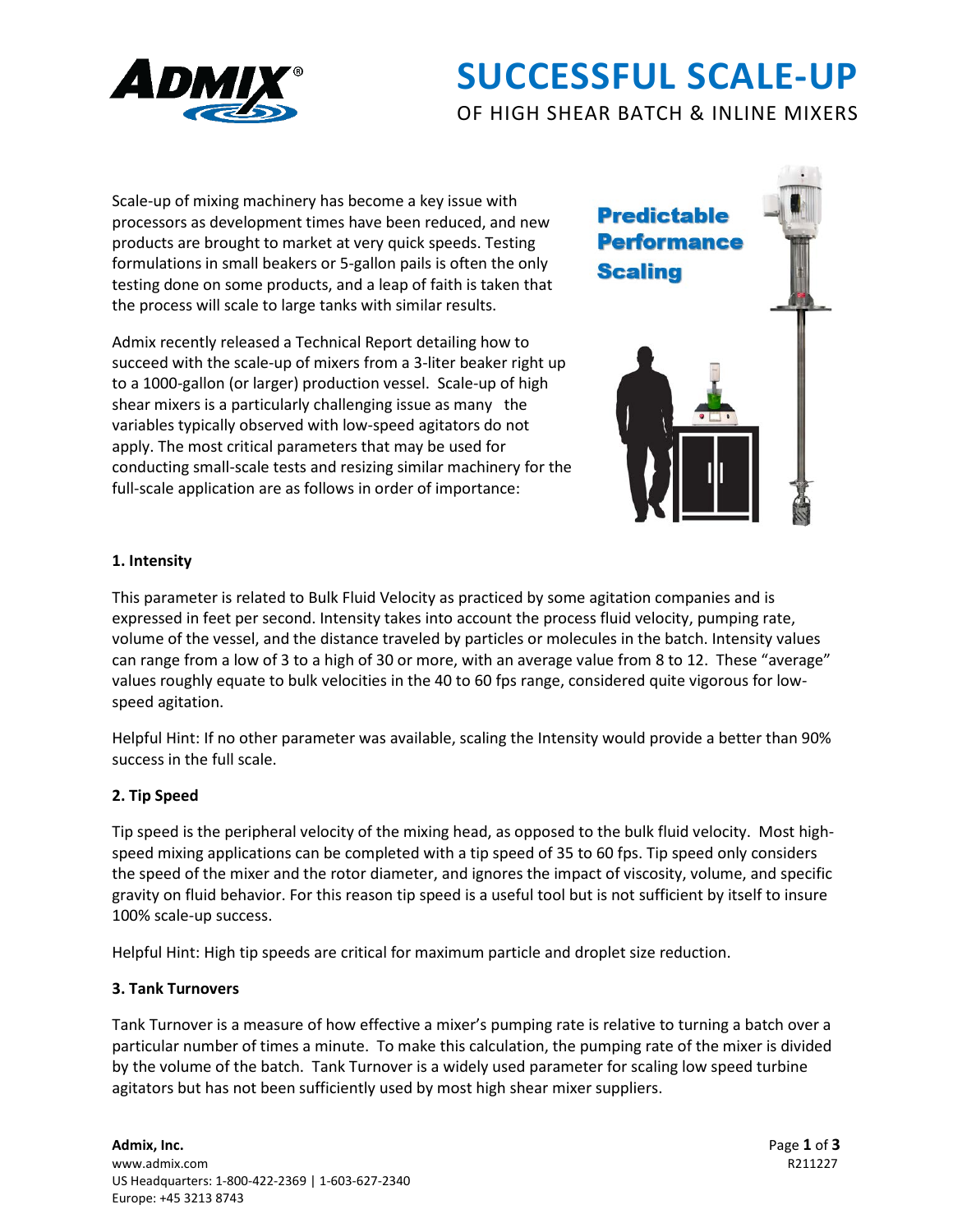

# **SUCCESSFUL SCALE-UP**

# OF HIGH SHEAR BATCH & INLINE MIXERS

This is understandable as the geometry of most high shear mixers are not designed to provide high flow or pumping rates, but instead focus on shear capabilities. For small vessels (under 30 gallons) where the shear head can provide enough flow, as limited as it may be, it is still adequate to circulate the fluid volume to eventually produce the desired mix. The difficulty in scaling becomes dramatically evident as these same "low flow" high shear mixers are placed into much larger vessels where lack of pumping and product turnover eventually causes the process material to "freeze up" whereby there is little visible motion. This is especially problematic with high viscosity, thixotropic or other non-Newtonian materials using gums, thickeners, or stabilizers.

Look for a high shear mixing device that features an upper or lower high flow impeller to help drive the process fluid through the mixing head many times a minute, insuring quicker homogeneity and more predictable scale-up.

Helpful Hint: While Intensity and Tip Speed should be scaled completely proportional, the number of tank turnovers is going to be far greater for the lab mixer than with the production mixer. The objective therefore is to insure a minimum turnover value in the large tank and not try to match the lab mixer.

# **4. Geometric Similarity (D/T)**

It is desirable to match the ratio of mixing head diameter to tank diameter as you progress from the lab vessel to the full size production vessel. This insures that the flow control "profile" observed is similar in both vessels, such that there are no obvious "dead zones" or unmixed areas of the larger vessel.

Helpful Hint: A minimum D/T of 0.1 is desirable for most high speed applications, i.e. a 6" mix head within a 60" tank diameter.

### **What Batch Sizes Are Best for Scale-Up?**

We find that for most lower viscosity mixing applications, scaling from a  $\frac{1}{2}$  gallon (2 liter) beaker direct to a larger 100 to 200 gallon production vessel is safely and accurately accomplished using the methods above. For moderate to high viscosity fluids, or where production batches exceed 250 gallons, we highly recommend an intermediate step in the scale-up process. Typically, this would be a 5 to 10 gallon batch size, which we make available as our "pilot plant" models, available at our lab facility or at our customer's location through our regional offices. In extreme cases where we are working with both a high viscosity product and a production volume greater than 750 gallons, an additional scale-up test as large as 100 to 150 gallons is recommended. While 3 smaller scale tests may seem excessive and time consuming, it is a small price to pay for insuring 100% accuracy and scalability in the larger, substantially more expensive full scale production vessel.

### **Scale-Up of In-Line Mixers**

Closed loop continuous flow in-line mixers, as well as those used to recirculate through a batch process, are becoming extremely useful and successful in sanitary processing. In-line high shear mixers are very fast, provide very consistent results, and are very easy to add on to an existing process or production line.